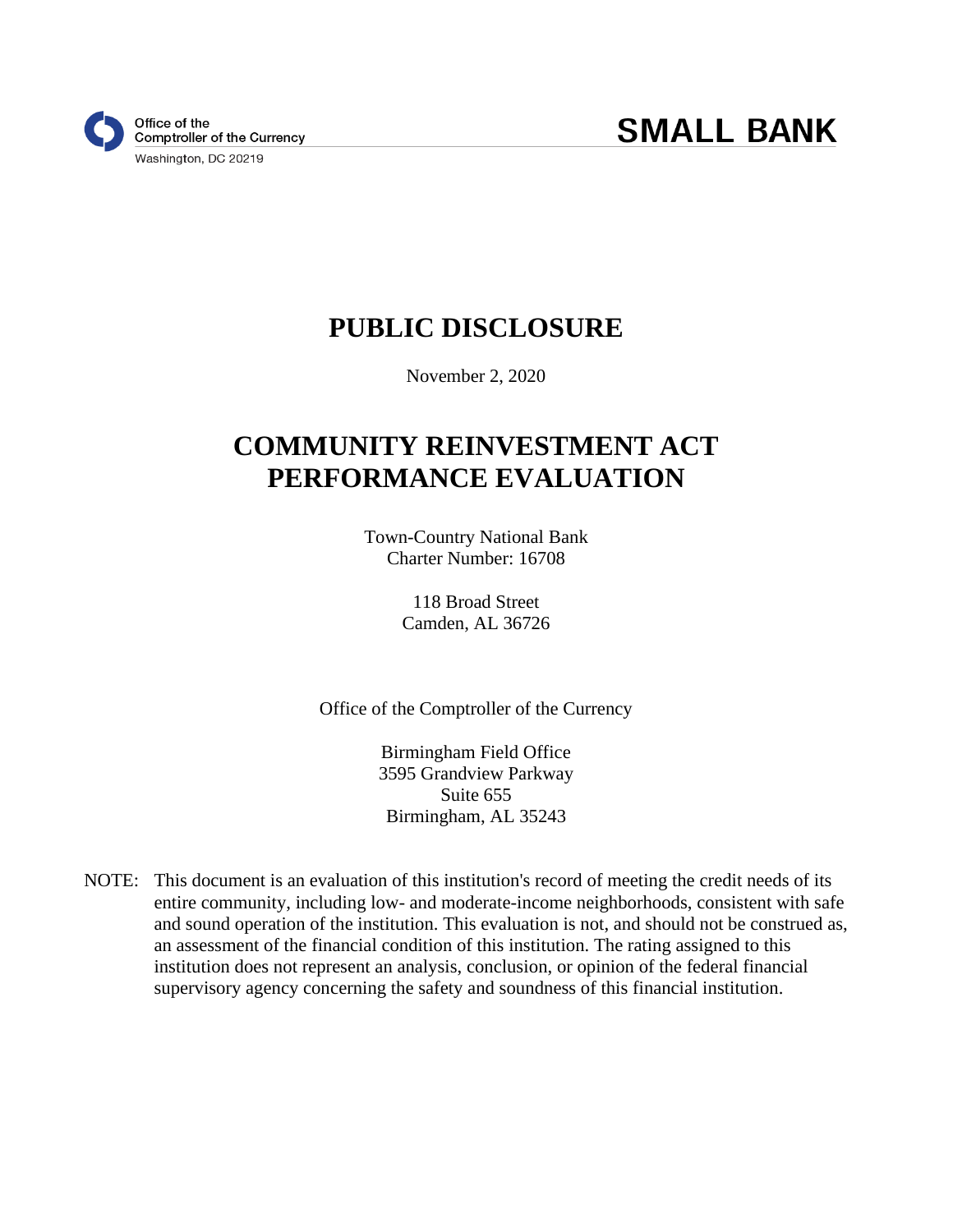#### Charter Number: 16708

## **Table of Contents**

| $\mathcal{D}_{\cdot}$ |
|-----------------------|
| $\overline{4}$        |
| $\mathfrak{H}$        |
| 6                     |
| $A-1$                 |
| $B-1$                 |
| $C-1$                 |
| $D-1$                 |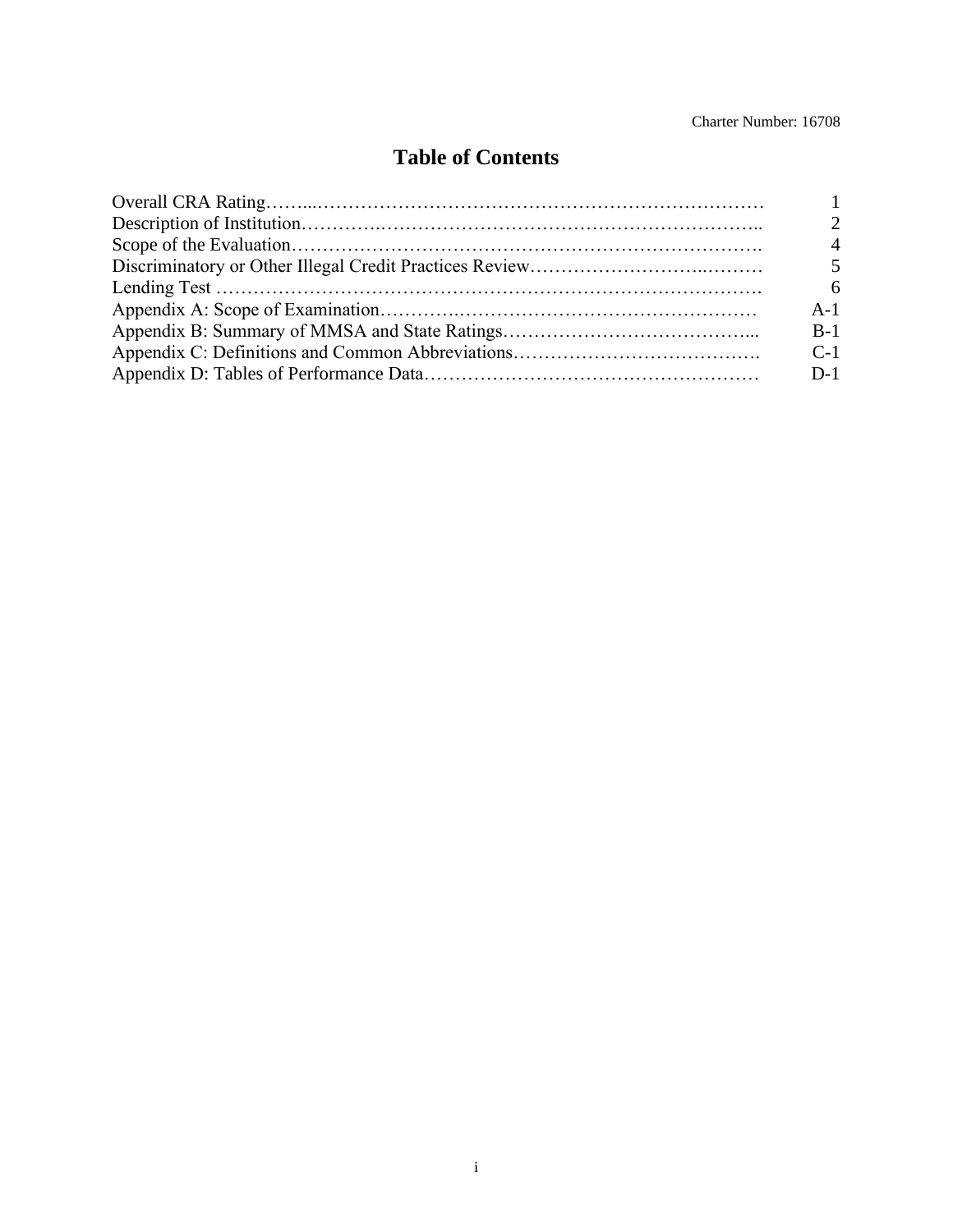## **Overall CRA Rating**

### **Institution's CRA Rating:** This institution is rated **Satisfactory.**

### **The lending test is rated: Satisfactory**

The major factors that support this rating include:

The Lending Test rating is based on:

- The loan-to-deposit ratio is reasonable given the bank's size, financial condition, economic environment, and assessment area (AA) credit needs.
- The bank originates a majority of loans within its AA.
- The bank has a reasonable penetration for lending to borrowers of different income levels within its AA.
- The bank has a reasonable dispersion of home and consumer loans to low- and moderate-income census tracts in the AA.

### **Loan-to-Deposit Ratio**

Considering the bank's size and financial condition, and the AA's credit needs, the bank's loan-todeposit ratio is reasonable.

Town-Country National Bank's (TCNB) net loan-to-deposit (LTD) ratio averaged 72.04 percent over the 16 quarters since the prior CRA examination, with a quarterly high of 78 percent at March 31, 2020 and a quarterly low of 67.93 percent at March 31, 2017. This ratio is calculated on a bank-wide basis.

TCNB's LTD ratio compares favorably with other community institutions of similar size, location, and product offerings. TCNB ranks fourth among seven similarly situated institutions serving its AA. The other six peer banks had a combined average LTD ratio of 69.3 percent, with a high average of 80.6 percent and a low average of 46.5 percent.

The following table reflects TCNB's and similarly situated institutions' LTD ratios over the review period of September 2016 through June 2020.

|                                   | <b>TOTAL</b>  | Avg.         |
|-----------------------------------|---------------|--------------|
|                                   | <b>ASSETS</b> | <b>LTD</b>   |
| <b>BANK NAME</b>                  | (000s)        | <b>Ratio</b> |
| <b>Town-Country National Bank</b> | 118,417       | 72.04        |
| <b>Community Neighbor Bank</b>    | 119,378       | 68.37        |
| Sweet Water State Bank            | 110,913       | 80.57        |
| First Bank of Linden              | 82,086        | 46.45        |
| Peoples Exchange Bank             | 82,026        | 76.71        |
| First National Bank and Trust     | 184,097       | 64.74        |
| First Cahawba Bank                | 144,489       | 78.79        |

*Source: Institution Reports of Condition for the 16-quarter period from September 31, 2016 to June 30, 2020.*

### **Lending in Assessment Area**

A majority of the bank's loans are inside Wilcox County, its AA).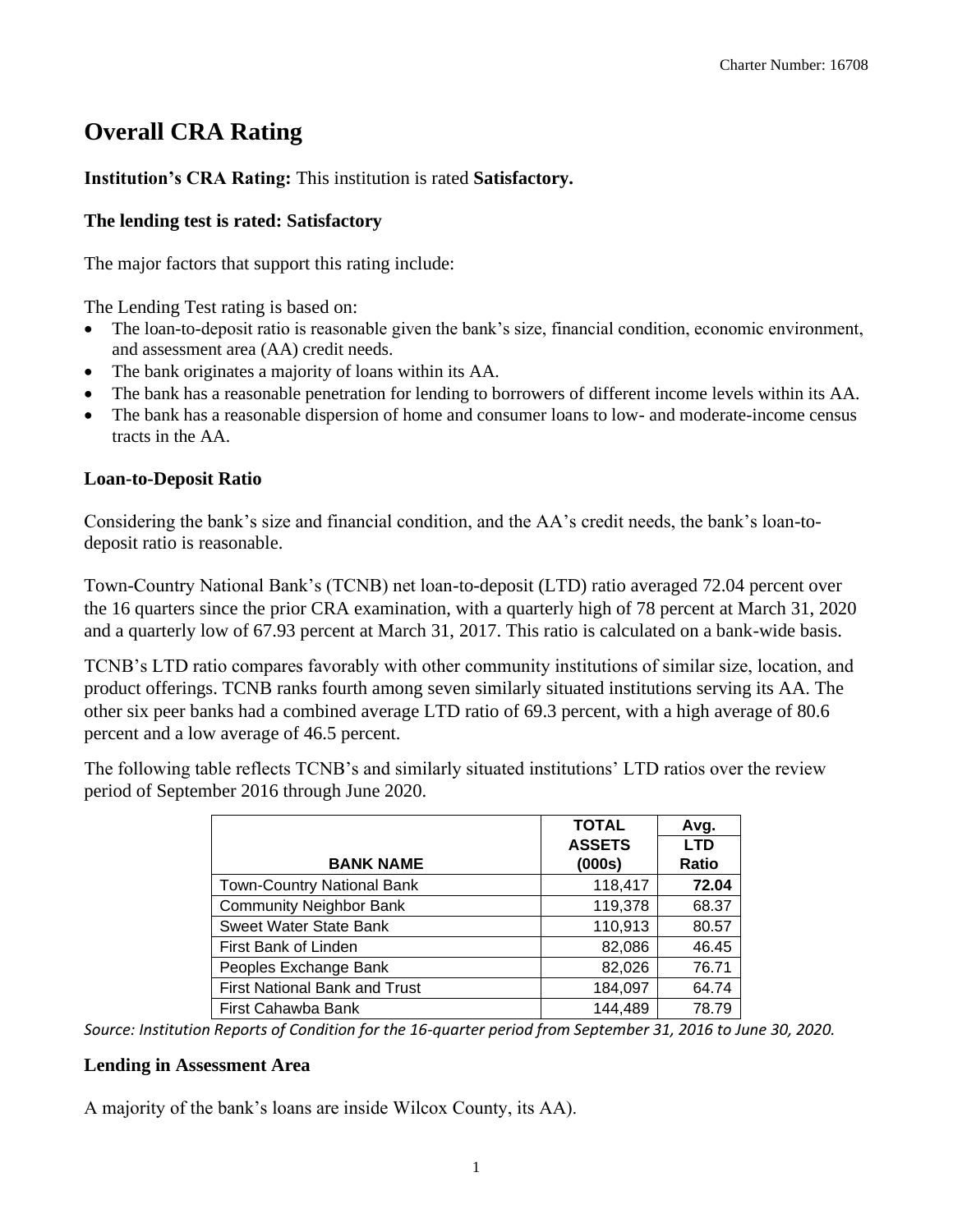|                                              | Lending Inside and Outside of the Assessment Area |                        |    |                |              |               |               |                                 |                                |           |  |  |  |  |
|----------------------------------------------|---------------------------------------------------|------------------------|----|----------------|--------------|---------------|---------------|---------------------------------|--------------------------------|-----------|--|--|--|--|
|                                              |                                                   | <b>Number of Loans</b> |    |                |              |               |               | Dollar Amount of Loans \$(000s) |                                |           |  |  |  |  |
| Loan<br>Category                             |                                                   | <b>Inside</b>          |    | <b>Outside</b> | <b>Total</b> | <b>Inside</b> |               |                                 | <b>Outside</b><br><b>Total</b> |           |  |  |  |  |
|                                              | #                                                 | $\%$                   | #  | $\frac{0}{0}$  | #            | \$            | $\frac{6}{6}$ | \$                              | $\frac{0}{0}$                  | \$ (000s) |  |  |  |  |
| Auto                                         | 23                                                | 77%                    | 7  | 23%            | 30           | 211,912       | 68%           | 100,710                         | 32%                            | 312,622   |  |  |  |  |
| Mortgages                                    | 19                                                | 63%                    | 11 | 37%            | 30           | 1,308,813     | 54%           | 1,117,311                       | 46%                            | 2,426,124 |  |  |  |  |
| <b>Total</b>                                 | 42                                                | 70%                    | 18 | 30%            | 60           | 1,520,725     | 56%           | 1,218,021                       | 44%                            | 2,738,746 |  |  |  |  |
| Source: Bank Loan Sample Data                |                                                   |                        |    |                |              |               |               |                                 |                                |           |  |  |  |  |
| Due to rounding, totals may not equal 100.0% |                                                   |                        |    |                |              |               |               |                                 |                                |           |  |  |  |  |

During the review period, TCNB originated 70 percent of its total loans inside the bank's AA during the evaluation period. This analysis is performed at the bank, rather than the AA, level.

The loans identified as inside the AA were also used for the analysis of the geographic distribution of lending by income level of geography and income level of the borrower.

### **Description of Institution**

TCNB is a national bank with total assets of \$118 million as of June 30, 2020. TCNB operates one, fullservice branch located in downtown Camden, AL, a rural community in Wilcox County. TCNB has two automated teller machines (ATMs), both also located in Camden. The Bank has one AA, Wilcox County in the state of Alabama, for the CRA rating. The bank's previous CRA rating, dated July 25, 2016, was "Satisfactory." TCNB does not have a holding company or affiliates.

TCNB is a community bank engaged in residential real estate, commercial, and consumer lending. The Bank offers 1-4 family mortgage loans to residential borrowers for home construction, purchase, refinance, and improvement. The Bank also offers commercial and industrial loans to manufacturers, wholesalers, retailers, service industries, construction companies, agriculture companies, local government, and small businesses. The Bank focuses on meeting the community's credit needs through automobile and other consumer loans for various purposes. TCNB offers various deposit products, including personal checking, savings, money market, business checking, certificates of deposits, and individual retirement account services. The Bank offers online banking to customers.

At June 30, 2020 TCNB's net loans represented 58 percent of total assets. The following table shows the loan portfolio composition. *Source: June 30, 2020 Call Report*

|                                | Loan Portfolio Composition as of June 30, 2020 |                               |
|--------------------------------|------------------------------------------------|-------------------------------|
| <b>Loan Type</b>               | <b>Dollar Amount (000's)</b>                   | <b>Percent of Total Loans</b> |
| <b>Residential Real Estate</b> | 15,789                                         | 22.06%                        |
| Agricultural                   | 2,170                                          | 3.03%                         |
| Consumer (Auto)                | 7,528                                          | 10.52%                        |
| Consumer (Other)               | 7,259                                          | 10.14%                        |
| Other loans                    | 54                                             | 0.08%                         |
| <b>Commercial Real Estate</b>  | 22,217                                         | 31.04%                        |
| Commercial and Industrial      | 16,565                                         | 23.14%                        |
| <b>Total Loans</b>             | 71,582                                         | 100%                          |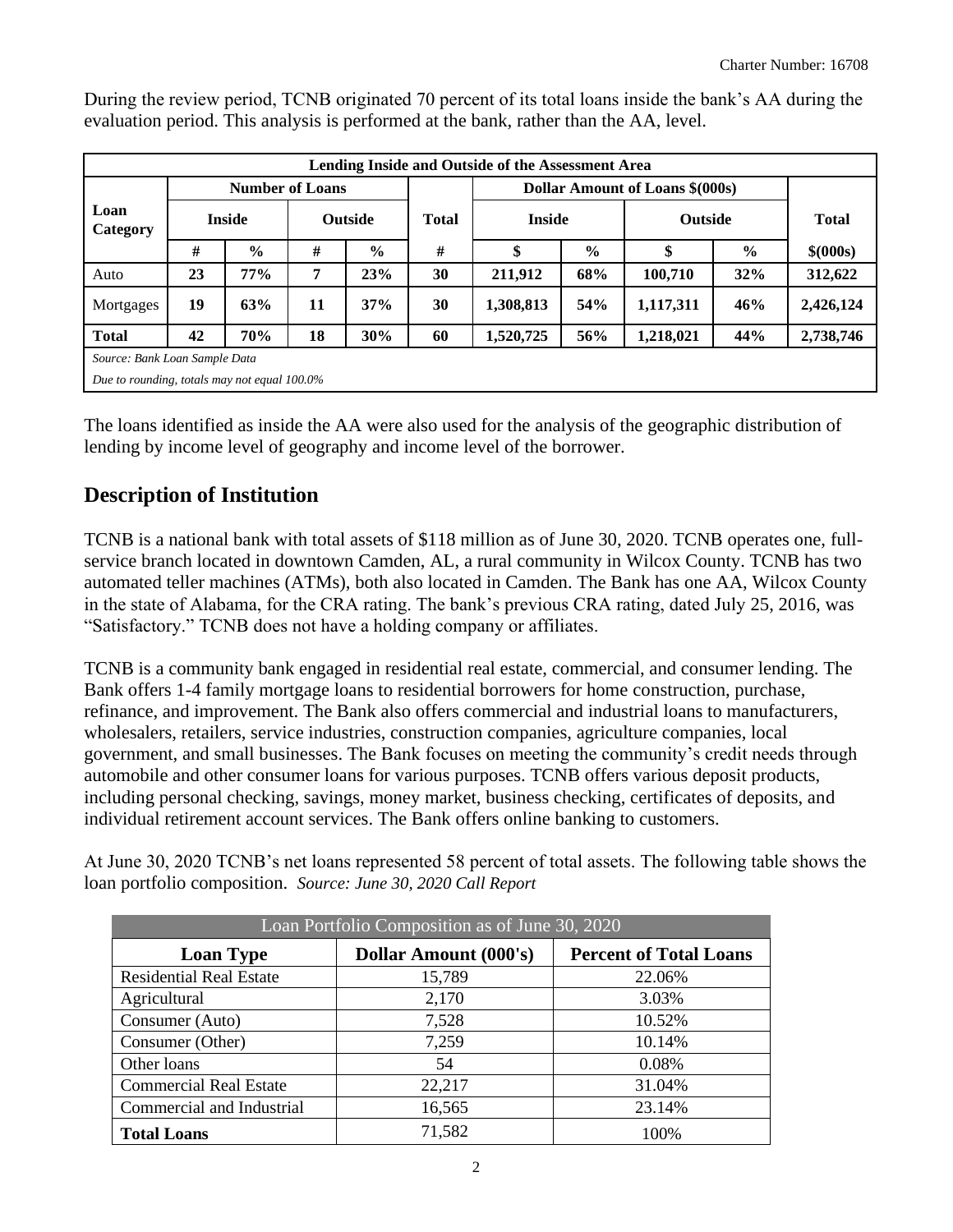TCNB designated Wilcox County as its sole AA for CRA purposes. Wilcox County has four census tracts, one low-, two moderate-, and one middle-income tract. Nine percent of the county's population resides in the low-income tract, with ninety-one percent residing in the moderate- or middle-income tracts. In 2019, the median housing value was \$76 thousand and the median family income was \$45 thousand. In September 2020, The Bureau of Labor Statistics reported an unemployment rate of 17 percent in Wilcox County. At the same time, the state of Alabama and the U.S. had employment rates of 6.6 percent and 7.9 percent, respectively. This is a drastic increase from September 2019, when the county's unemployment rate was 6.2 percent versus the state-wide average of 3.5 percent. Historically, Wilcox County's unemployment rate has exceeded the state and national averages. A community contact explained that the unemployment rate has increased as a result of the COVID-19 pandemic. The 2015 American Community Survey (ACS), reported 30 percent of families in the county live below poverty level.

|                                        | Table A – Demographic Information of the Assessment Area |                 |                               |                           |                          |                   |  |  |  |  |  |  |
|----------------------------------------|----------------------------------------------------------|-----------------|-------------------------------|---------------------------|--------------------------|-------------------|--|--|--|--|--|--|
| <b>Assessment Area: Wilcox AA 2019</b> |                                                          |                 |                               |                           |                          |                   |  |  |  |  |  |  |
| <b>Demographic Characteristics</b>     | #                                                        | Low<br>$%$ of # | <b>Moderate</b><br>$%$ of #   | <b>Middle</b><br>$%$ of # | <b>Upper</b><br>$%$ of # | $NA*$<br>$%$ of # |  |  |  |  |  |  |
| Geographies (Census Tracts)            | 4                                                        | 25.0            | 50.0                          | 25.0                      | 0.0                      | 0.0               |  |  |  |  |  |  |
| Population by Geography                | 11,235                                                   | 8.7             | 45.7                          | 45.6                      | 0.0                      | 0.0               |  |  |  |  |  |  |
| Housing Units by Geography             | 5,616                                                    | 11.8            | 45.8                          | 42.4                      | 0.0                      | 0.0               |  |  |  |  |  |  |
| Owner-Occupied Units by Geography      | 2,645                                                    | 11.9            | 43.5                          | 44.6                      | 0.0                      | 0.0               |  |  |  |  |  |  |
| Occupied Rental Units by Geography     | 1,198                                                    | 9.0             | 38.8                          | 52.2                      | 0.0                      | 0.0               |  |  |  |  |  |  |
| Vacant Units by Geography              | 1,773                                                    | 13.6            | 53.9                          | 32.5                      | 0.0                      | 0.0               |  |  |  |  |  |  |
| <b>Businesses by Geography</b>         | 465                                                      | 8.0             | 32.9                          | 59.1                      | 0.0                      | 0.0               |  |  |  |  |  |  |
| Farms by Geography                     | 14                                                       | 28.6            | 35.7                          | 35.7                      | 0.0                      | 0.0               |  |  |  |  |  |  |
| Family Distribution by Income Level    | 2,430                                                    | 37.0            | 15.5                          | 17.1                      | 30.4                     | 0.0               |  |  |  |  |  |  |
| Household Distribution by Income Level | 3,843                                                    | 38.8            | 17.8                          | 14.5                      | 28.9                     | 0.0               |  |  |  |  |  |  |
| Median Family Income Non-MSAs - AL     |                                                          |                 | \$45,454 Median Housing Value |                           |                          | \$76,152          |  |  |  |  |  |  |
|                                        |                                                          |                 | Median Gross Rent             |                           |                          | \$474             |  |  |  |  |  |  |
|                                        |                                                          |                 | Families Below Poverty Level  |                           |                          | 30.4%             |  |  |  |  |  |  |
| Source: 2015 ACS and 2019 D&B Data     |                                                          |                 |                               |                           |                          |                   |  |  |  |  |  |  |

*Due to rounding, totals may not equal 100.0%*

*(\*) The NA category consists of geographies that have not been assigned an income classification.*

The county economy historically has been dependent on the timber products industry and agriculture. Golden Dragon Copper USA, a copper tubing manufacturing facility opened in 2014 and presently employs 400 people. The community contact explained the local banks were involved in financing the land for the facility.

Primary needs, identified by a community contact, are working capital for small businesses and working with customers experiencing difficulty from the pandemic. The community contact stated that the local banks have been excellent in helping customers during the pandemic. The contact stated that people in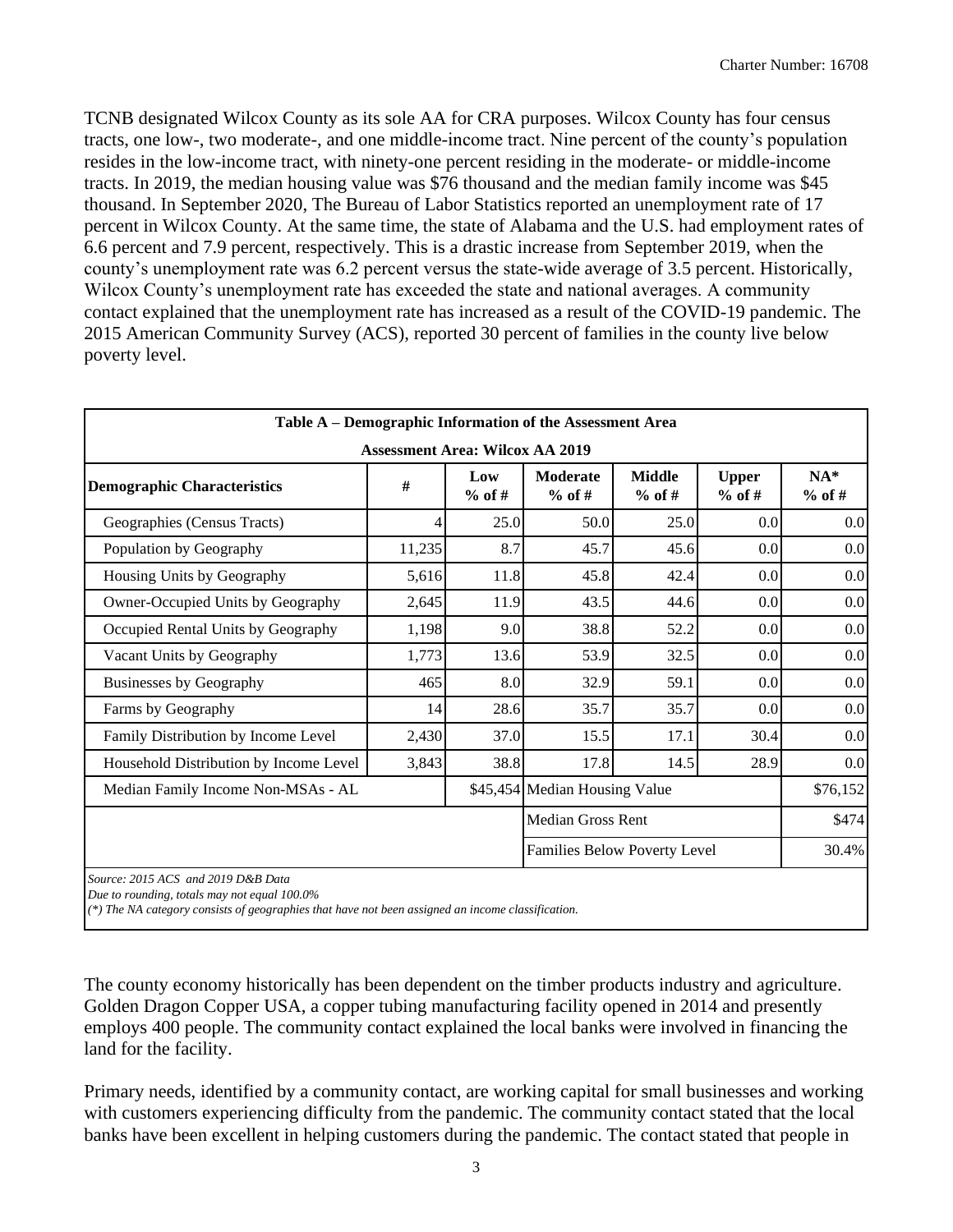the community know the banks work with them to try to find a way to help them with credit needs. The contact also stated the local banks actively support the community, including the local job-training program Wilcox Works.

We found no legal or financial impediments adversely affecting the Bank's ability to help meet community credit needs.

## **Scope of the Evaluation**

### **Evaluation Period/Products Evaluated**

We completed a full-scope review of TCNB's CRA activities in its sole AA under the small bank CRA procedures. This includes the lending test, which evaluates the bank's record of meeting the credit needs of the AA through its lending activities. We based conclusions regarding the lending test on samples of residential mortgage and automobile loans. At June 30, 2020, residential real estate loans represented 23 percent and automobile loans represented 11 percent of the loan portfolio. We selected home and automobile loans because of the significance of these products in the bank's strategy to serve consumers. For the lending tests, we analyzed a random sample of loans originated in 2017, 2018, and 2019. We also contacted a local economic development organization serving Wilcox County to better assess community needs and determine opportunities for financial institutions to lend and provide services to the area.

#### **Selection of Areas for Full-Scope Review**

A full scope review was performed on the bank's single AA. Refer to appendix A, Scope of Examination.

### **Ratings**

The bank's overall rating is based on assessing the Bank's performance within a single AA. As the bank has only one AA, the overall rating is also the State Rating. Weighting was equally proportioned to mortgage and automobile loans.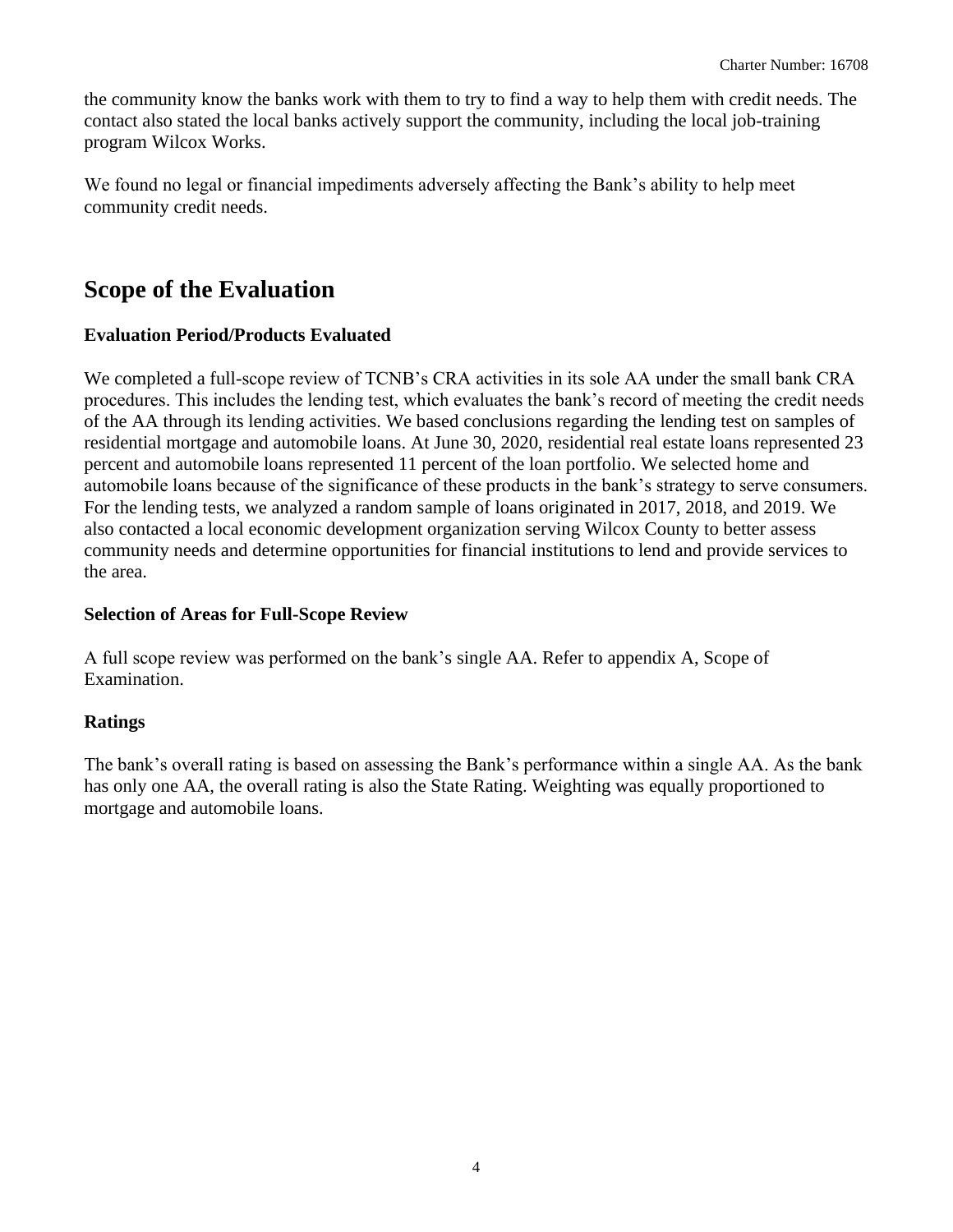## **Discriminatory or Other Illegal Credit Practices Review**

Pursuant to 12 CFR 25.28(c) or 195.28(c), respectively, in determining a national bank's or federal savings association's (collectively, bank) CRA rating, the OCC considers evidence of discriminatory or other illegal credit practices in any geography by the bank, or in any AA by an affiliate whose loans have been considered as part of the bank's lending performance. As part of this evaluation process, the OCC consults with other federal agencies with responsibility for compliance with the relevant laws and regulations, including the U.S. Department of Justice, the U.S. Department of Housing and Urban Development, and the Bureau of Consumer Financial Protection, as applicable.

The OCC has not identified that this institution has engaged in discriminatory or other illegal credit practices that require consideration in this evaluation.

The OCC will consider any information that this institution engaged in discriminatory or other illegal credit practices, identified by or provided to the OCC before the end of the institution's next performance evaluation in that subsequent evaluation, even if the information concerns activities that occurred during the evaluation period addressed in this performance evaluation.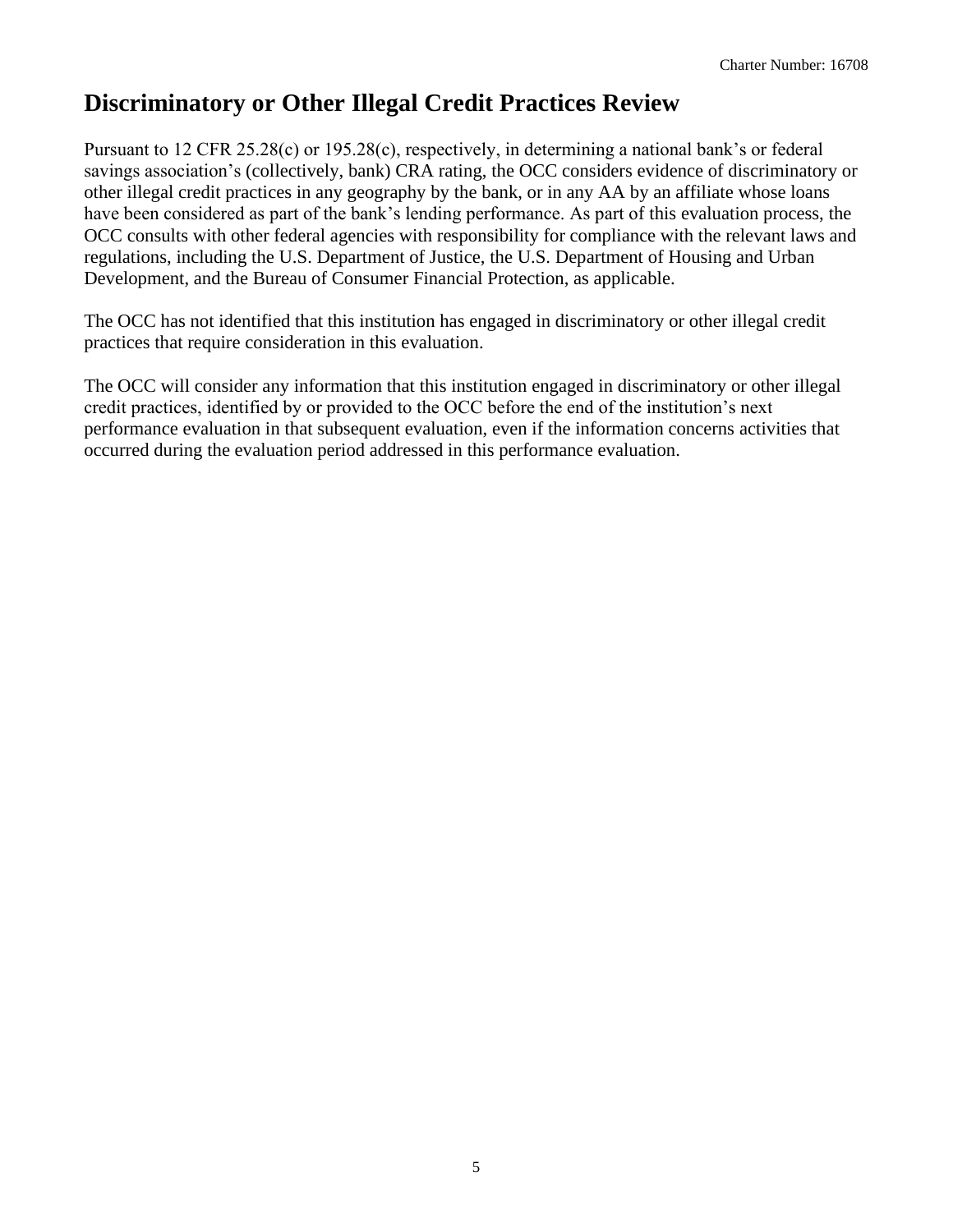### **LENDING TEST**

The bank's performance under the Lending Test in the AA, Wilcox County is rated **Satisfactory**.

Based on a full-scope review, the bank's performance in the AA, Wilcox County is **reasonable**.

### **Distribution of Loans by Income Level of the Geography**

The bank exhibits reasonable geographic distribution of loans in the AA.

#### *Home Mortgage Loans*

For 2017 – 2019, the percentage of bank mortgage loans in the moderate-income tracts exceeded the percentage of owner-occupied housing units and aggregate lending in those tracts. The percentage of loans in the low-income tract was reasonable given the low percentage of owner-occupied housing in that tract.

Refer to Table O in the "MMSA" section of appendix D for the facts and data used to evaluate the geographic distribution of the bank's home mortgage loan originations and purchases.

### *Consumer Loans*

For 2017 – 2019, the percentage of bank consumer loans in the low-income tract exceeded the percentage of the households in that tract. The loans in the moderate-income tracts were only slightly lower than the percentage of households in those tracts.

Refer to Table U in the "MMSA" section of appendix D for the facts and data used to evaluate the geographic distribution of the bank's consumer loan originations and purchases.

### **Distribution of Loans by Income Level of the Borrower**

The bank exhibits a reasonable distribution of loans to individuals of different income levels in the product lines included in this review.

### *Home Mortgage Loans*

For 2017-2019, the percentage of home mortgage loans to low-income borrowers was slightly below the percentage of low-income borrower households. Mortgage loans exceeded the aggregate level of lending to low-income borrowers.

For 2017-2019, mortgage loans to moderate income borrowers was less than the percentage of families and the aggregate percentage of lending to those borrowers but still reasonable. The AA has a high percentage of families living below the poverty level; which limits the opportunities for lending in the AA.

Refer to Table P in the "MMSA" section of appendix D for the facts and data used to evaluate the borrower distribution of the bank's home mortgage loan originations and purchases.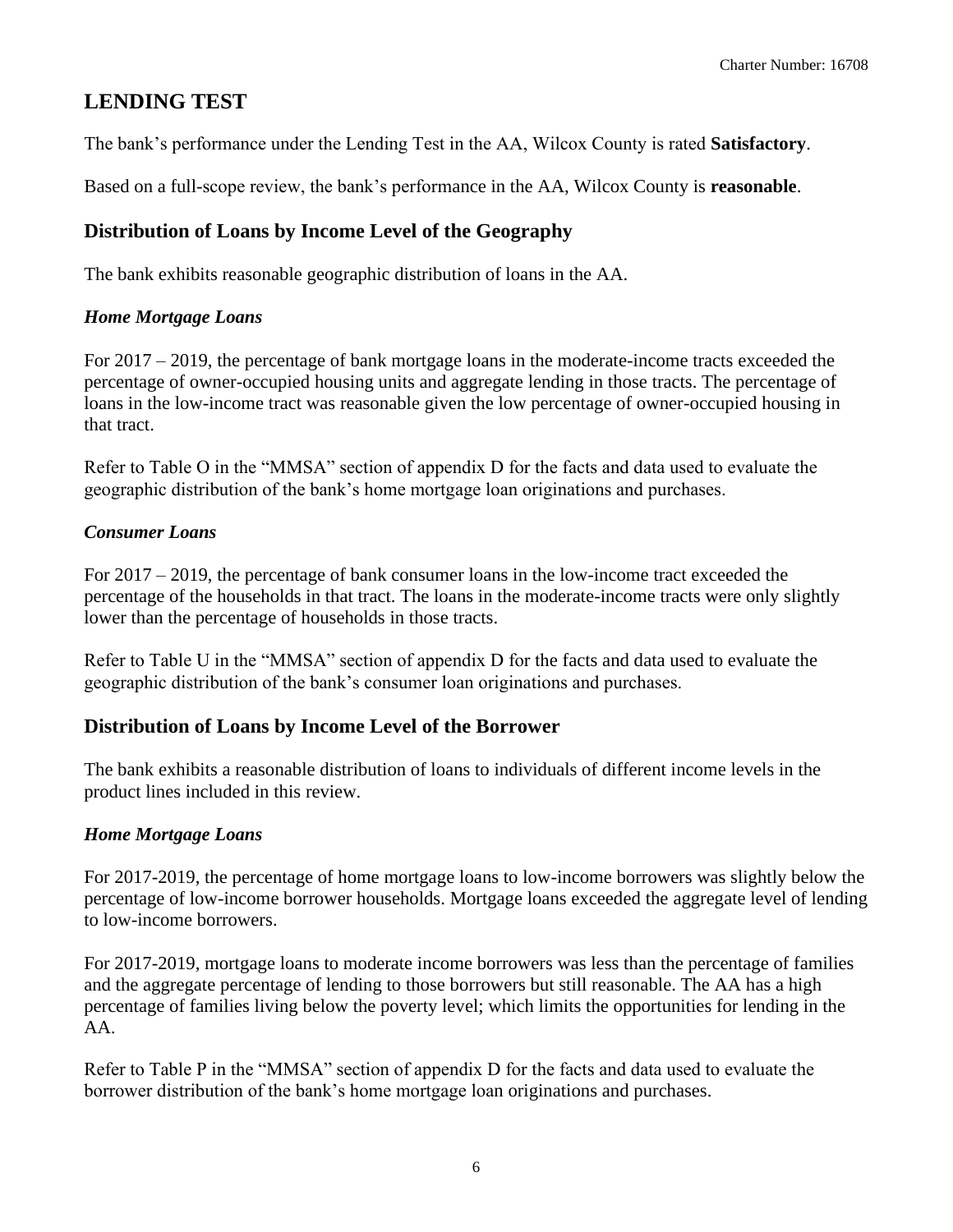#### *Consumer Loans*

For 2017-2019, the percentage of consumer loans to low-income borrowers greatly exceeded the percentage of low-income households.

For 2017-2019, consumer loans to moderate income borrowers was equal to the percentage of moderateincome households.

Refer to Table V in the "MMSA" section of appendix D for the facts and data used to evaluate the borrower distribution of the bank's consumer loan originations and purchases.

#### **Responses to Complaints**

There were no complaints received, either by the bank, or the regulatory agency related to CRA during the review period.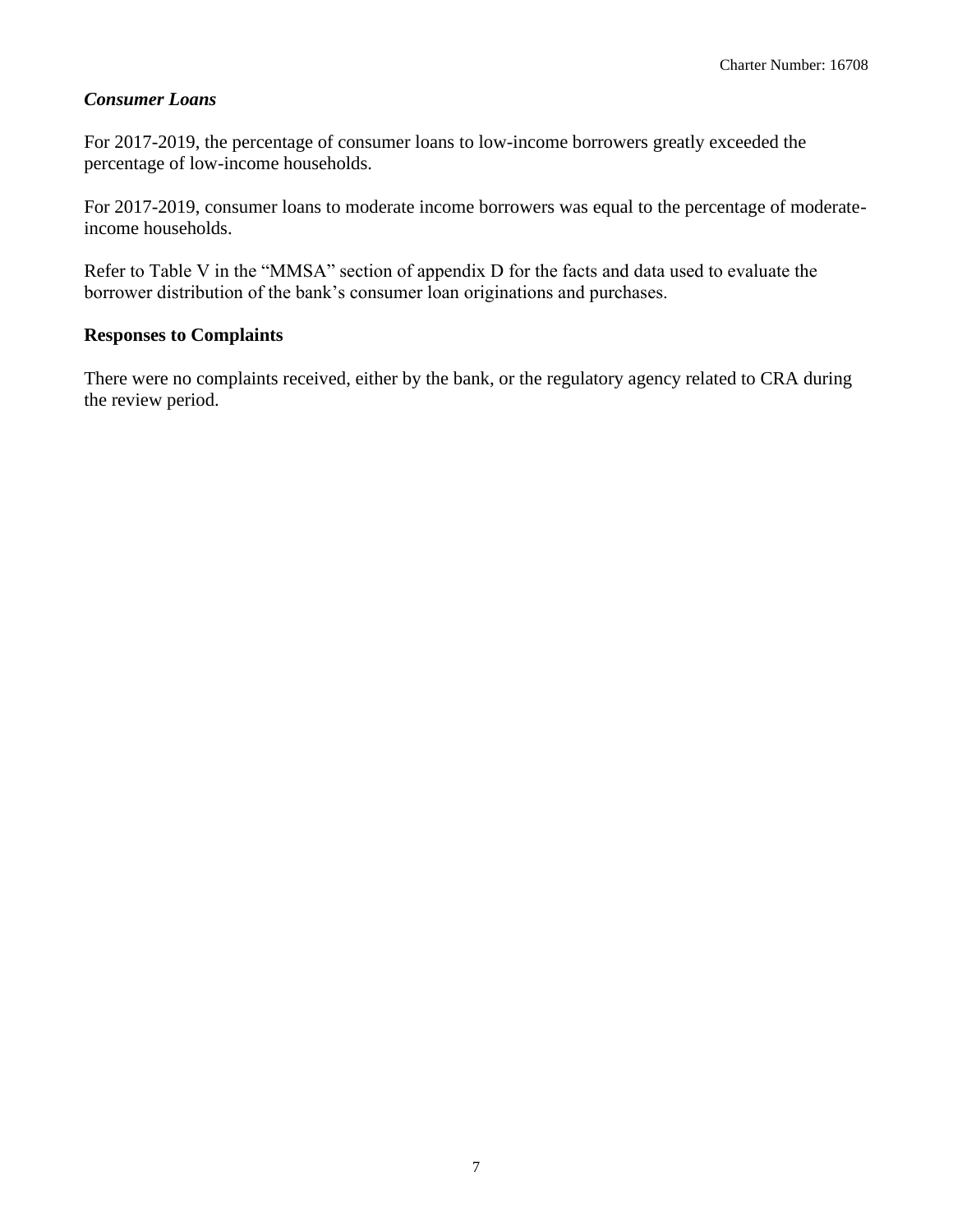## **Appendix A: Scope of Examination**

The following table identifies the time period covered in this evaluation, affiliate activities that were reviewed, and loan products considered. The table also reflects the MSAs and non-MSAs that received comprehensive examination review, designated by the term "full-scope," and those that received a less comprehensive review, designated by the term "limited-scope".

| <b>Time Period Reviewed:</b>                        | 09/31/2016 to 06/30/2020 |                                    |  |  |  |  |  |  |  |  |  |
|-----------------------------------------------------|--------------------------|------------------------------------|--|--|--|--|--|--|--|--|--|
| <b>Bank Products Reviewed:</b>                      |                          | Home mortgage and automobile loans |  |  |  |  |  |  |  |  |  |
|                                                     |                          |                                    |  |  |  |  |  |  |  |  |  |
| List of Assessment Areas and Type<br>of Examination |                          |                                    |  |  |  |  |  |  |  |  |  |
| <b>Rating and Assessment Areas</b>                  | <b>Type of Exam</b>      | <b>Other Information</b>           |  |  |  |  |  |  |  |  |  |
| Wilcox County, AL                                   | <b>Full Scope</b>        | Wilcox County, AL                  |  |  |  |  |  |  |  |  |  |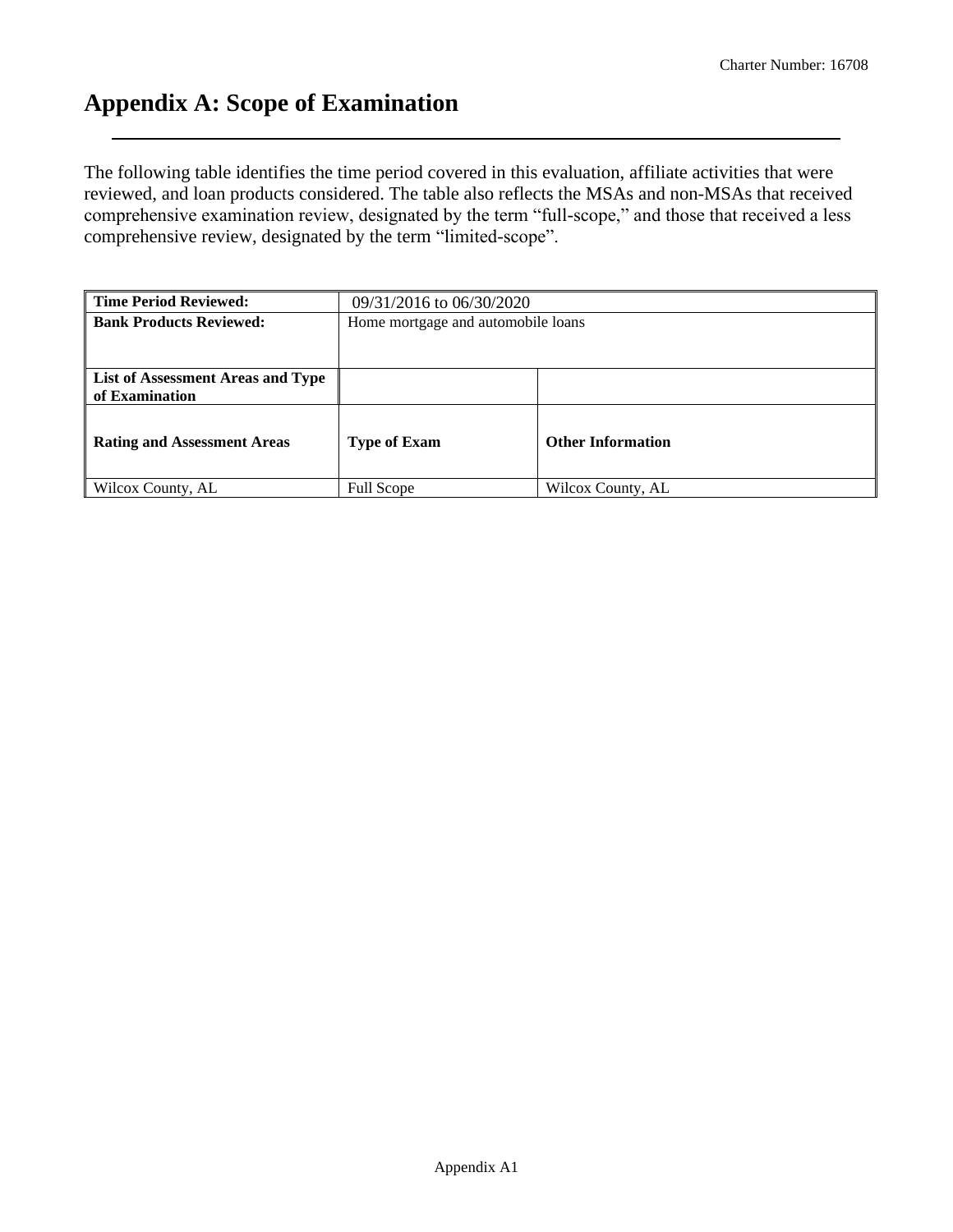# **Appendix B: Summary of MMSA and State Ratings**

| <b>RATINGS</b>                    | <b>Town-County National Bank</b> |
|-----------------------------------|----------------------------------|
| Overall Bank:                     | Lending Test Rating              |
| <b>Town-Country National Bank</b> | Satisfactory                     |
| <b>MMSA</b> or State:             |                                  |
| Alabama                           | Satisfactory                     |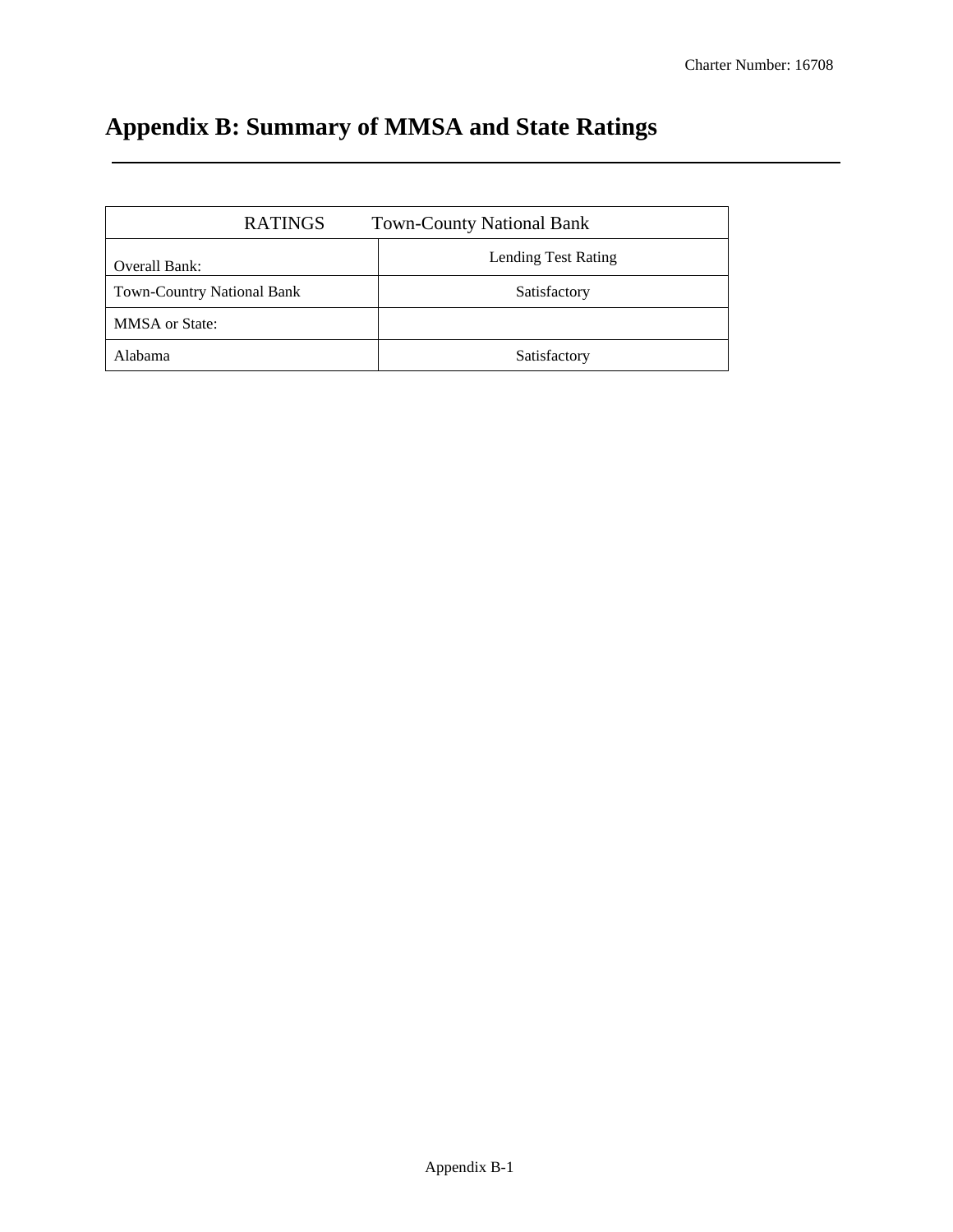## **Appendix C: Definitions and Common Abbreviations**

The following terms and abbreviations are used in this performance evaluation, including the CRA tables. The definitions are intended to provide the reader with a general understanding of the terms, not a strict legal definition.

**Affiliate:** Any company that controls, is controlled by, or is under common control with another company. A company is under common control with another company if the same company directly or indirectly controls both companies. For example, a bank subsidiary is controlled by the bank and is, therefore, an affiliate.

**Aggregate Lending (Aggt.):** The number of loans originated and purchased by all reporting lenders (HMDA or CRA) in specified income categories as a percentage of the aggregate number of loans originated and purchased by all reporting lenders in the state/assessment area.

**Census Tract (CT):** A small, relatively permanent statistical subdivision of a county delineated by a local committee of census data users for the purpose of presenting data. Census tracts nest within counties, and their boundaries normally follow visible features, but may follow legal geography boundaries and other non-visible features in some instances, Census tracts ideally contain about 4,000 people and 1,600 housing units.

**Combined Statistical Area (CSA):** A geographic entity consisting of two or more adjacent Core Based Statistical Areas with employment interchange measures of at least 15. An employment interchange measure is a measure of ties between two adjacent entities. The employment interchange measure is the sum of the percentage of workers living in the smaller entity who work in the larger entity and the percentage of employment in the smaller entity that is accounted for by workers who reside in the larger entity.

**Community Development (CD):** Affordable housing (including multifamily rental housing) for low- or moderate-income individuals; community services targeted to low- or moderate-income individuals; activities that promote economic development by financing businesses or farms that meet Small Business Administration Development Company or Small Business Investment Company programs size eligibility standards or have gross annual revenues of \$1 million or less; or activities that revitalize or stabilize low- or moderate-income geographies, distressed or underserved nonmetropolitan middleincome geographies, or designated disaster areas.

**Community Reinvestment Act (CRA):** The statute that requires the OCC to evaluate a bank's record of meeting the credit needs of its entire community, including LMI areas, consistent with the safe and sound operation of the bank, and to take this record into account when evaluating certain corporate applications filed by the bank.

**Consumer Loan(s):** A loan(s) to one or more individuals for household, family, or other personal expenditures. A consumer loan does not include a home mortgage, small business, or small farm loan. This definition includes the following categories: motor vehicle loans, credit card loans, other secured consumer loans, and other unsecured consumer loans.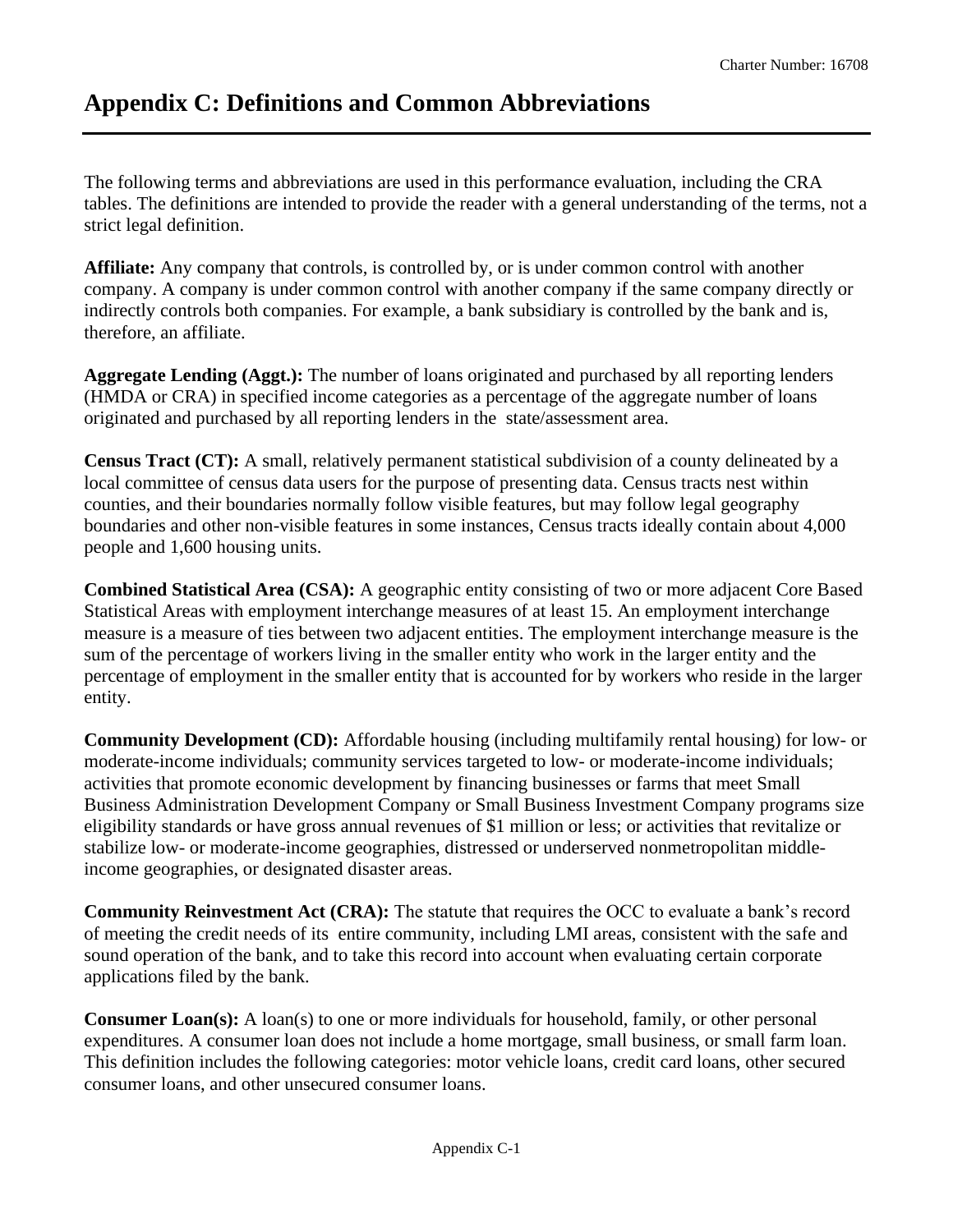**Family:** Includes a householder and one or more other persons living in the same household who are related to the householder by birth, marriage, or adoption. The number of family households always equals the number of families; however, a family household may also include non-relatives living with the family. Families are classified by type as either a married-couple family or other family, which is further classified into 'male householder' (a family with a male householder' and no wife present) or 'female householder' (a family with a female householder and no husband present).

**Full-Scope Review:** Performance under the Lending, Investment, and Service Tests is analyzed considering performance context, quantitative factors (e.g., geographic distribution, borrower distribution, and total number and dollar amount of investments), and qualitative factors (e.g., innovativeness, complexity, and responsiveness).

**Geography:** A census tract delineated by the United States Bureau of the Census in the most recent decennial census.

**Home Mortgage Disclosure Act (HMDA):** The statute that requires certain mortgage lenders that conduct business or have banking offices in a metropolitan statistical area to file annual summary reports of their mortgage lending activity. The reports include such data as the race, gender, and the income of applicants, the amount of loan requested, the disposition of the application (e.g., approved, denied, and withdrawn), the lien status of the collateral, any requests for preapproval, and loans for manufactured housing.

**Home Mortgage Loans:** A closed-end mortgage loan or an open-end line of credit as these terms are defined under 12 CFR 1003.2, and that is not an excluded transaction under 12 CFR 1003.3(c)(1) through  $(c)(10)$  and  $(c)(13)$ .

**Household:** Includes all persons occupying a housing unit. Persons not living in households are classified as living in group quarters. In 100 percent tabulations, the count of households always equals the count of occupied housing units.

**Limited-Scope Review:** Performance under the Lending, Investment, and Service Tests is analyzed using only quantitative factors (e.g., geographic distribution, borrower distribution, total number and dollar amount of investments, and branch distribution).

**Low-Income Individual:** Individual income that is less than 50 percent of the area median income.

**Low Income Geography:** A census tract with a median family income that is less than 50 percent.

**Market Share:** The number of loans originated and purchased by the institution as a percentage of the aggregate number of loans originated and purchased by all reporting lenders in the state/assessment area.

**Median Family Income (MFI):** The median income determined by the U.S. Census Bureau every five years and used to determine the income level category of geographies. The median is the point at which half of the families have income above, and half below, a range of incomes. Also, the median income determined by the Federal Financial Institutions Examination Council (FFIEC) annually that is used to determine the income level category of individuals. For any given area, the median is the point at which half of the families have income above, and half below, a range of incomes.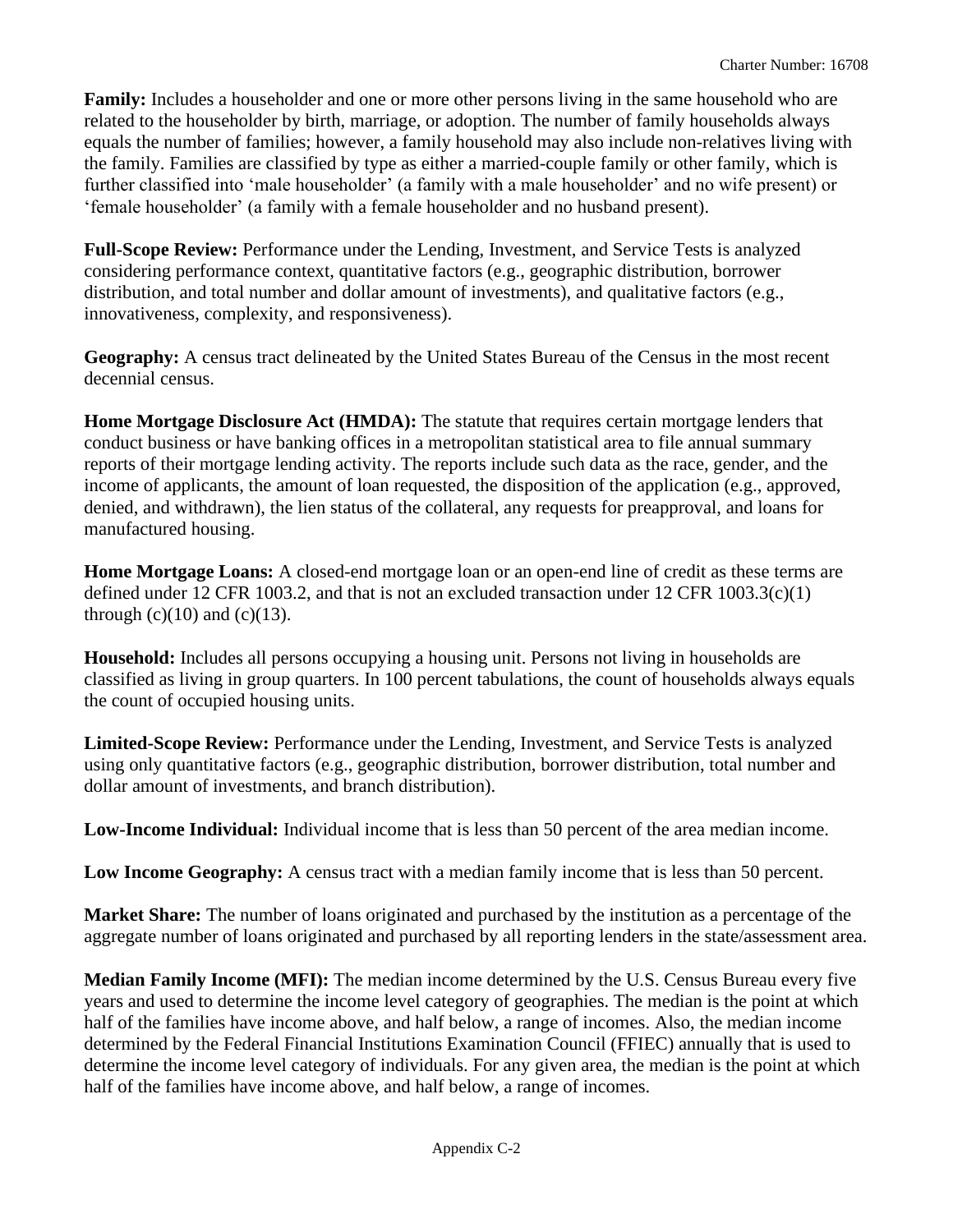**Metropolitan Division:** As defined by Office of Management and Budget, a county or group of counties within a Core Based Statistical Area that contains an urbanized population of at least 2.5 million. A Metropolitan Division consists of one or more main/secondary counties that represent an employment center or centers, plus adjacent counties associated with the main/secondary county or counties through commuting ties.

**Metropolitan Statistical Area:** An area, defined by the Office of Management and Budget, as a core based statistical area associated with at least one urbanized area that has a population of at least 50,000. The Metropolitan Statistical Area comprises the central county or counties containing the core, plus adjacent outlying counties having a high degree of social and economic integration with the central county or counties as measured through commuting.

**Middle-Income:** Individual income that is at least 80 percent and less than 120 percent of the area median income, or a median family income that is at least 80 percent and less than 120 percent, in the case of a geography

**Moderate-Income:** Individual income that is at least 50 percent and less than 80 percent of the area median income, or a median family income that is at least 50 percent and less than 80 percent, in the case of a geography.

**Multifamily:** Refers to a residential structure that contains five or more units**.**

**Owner-Occupied Units:** Includes units occupied by the owner or co-owner, even if the unit has not been fully paid for or is mortgaged.

**Qualified Investment:** A qualified investment is defined as any lawful investment, deposit, membership share, or grant that has as its primary purpose community development.

**Rating Area:** A rated area is a state or multi-state metropolitan statistical area. For an institution with domestic branches in only one state, the institution's CRA rating would be the state rating. If an institution maintains domestic branches in more than one state, the institution will receive a rating for each state in which those branches are located. If an institution maintains domestic branches in two or more states within a multi-state metropolitan statistical area, the institution will receive a rating for the multi-state metropolitan statistical area.

**Small Loan(s) to Business(es):** A loan included in 'loans to small businesses' as defined in the Consolidated Report of Condition and Income (Call Report) instructions. These loans have original amounts of \$1 million or less and typically are either secured by nonfarm or nonresidential real estate or are classified as commercial and industrial loans.

**Small Loan(s) to Farm(s):** A loan included in 'loans to small farms' as defined in the instructions for preparation of the Consolidated Report of Condition and Income (Call Report). These loans have original amounts of \$500,000 or less and are either secured by farmland, or are classified as loans to finance agricultural production and other loans to farmers.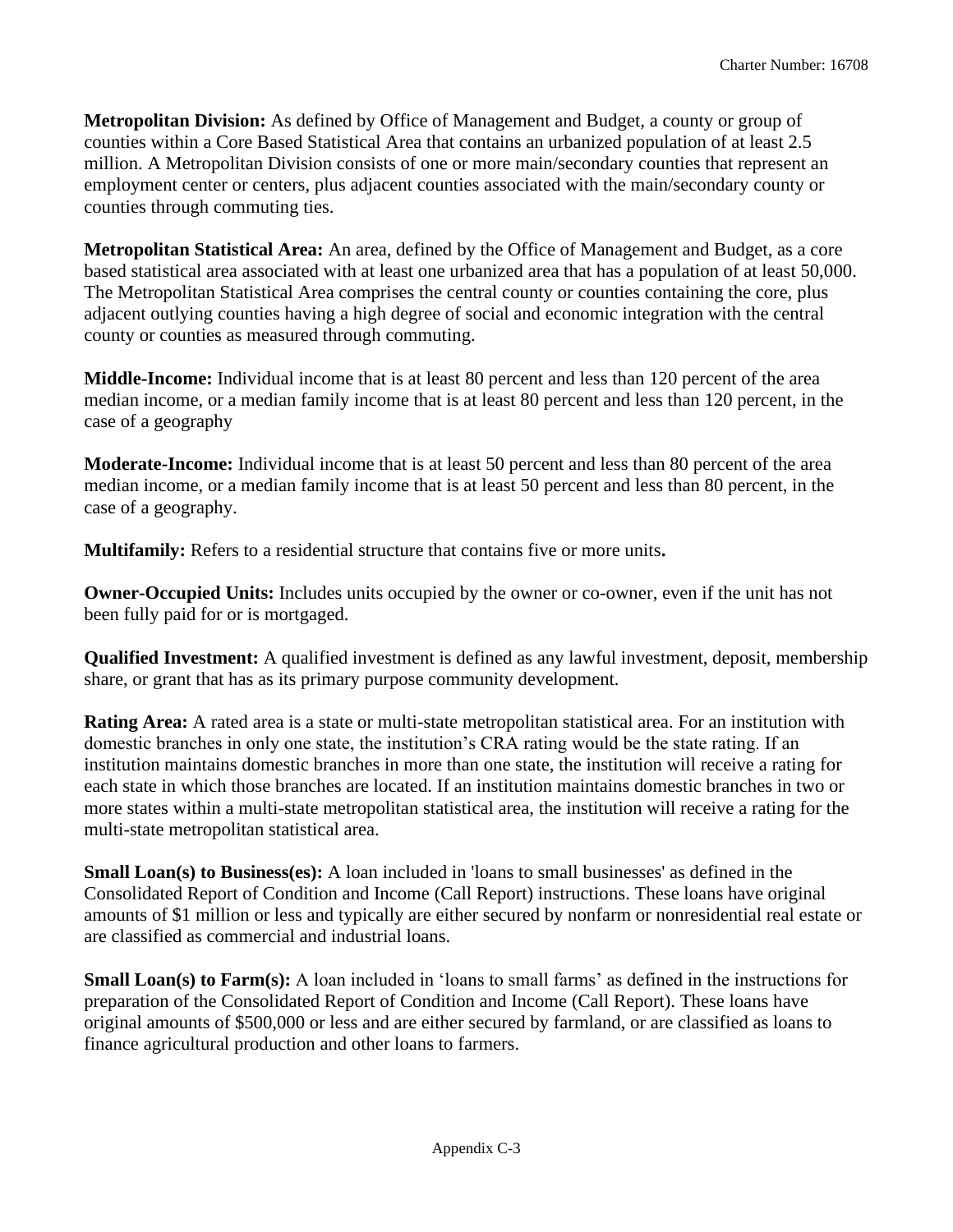**Tier 1 Capital:** The total of common shareholders' equity, perpetual preferred shareholders' equity with non-cumulative dividends, retained earnings and minority interests in the equity accounts of consolidated subsidiaries.

**Upper-Income:** Individual income that is at least 120 percent of the area median income, or a median family income that is at least 120 percent, in the case of a geography.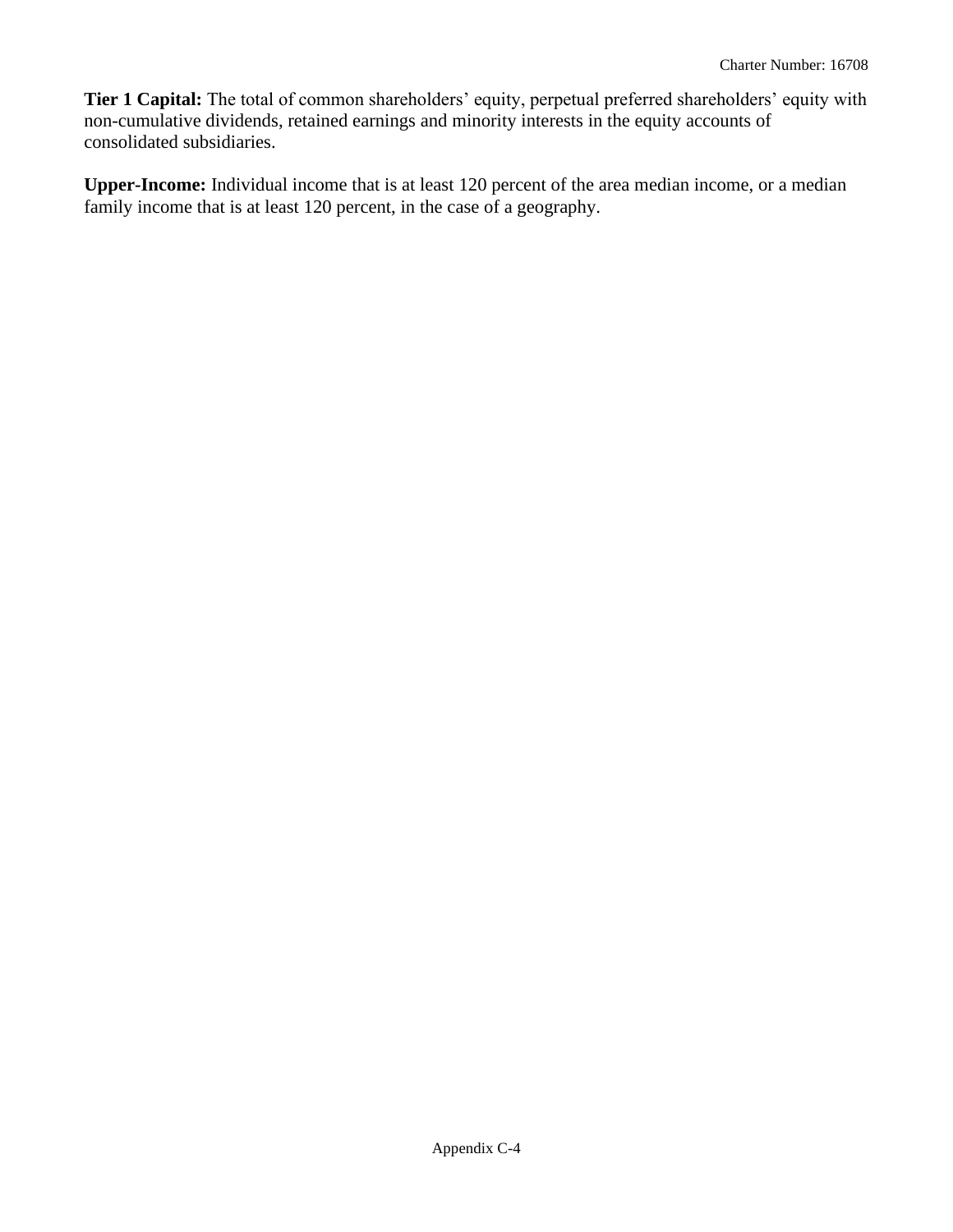## **Content of Standardized Tables**

A separate set of tables is provided for each state. All multistate metropolitan statistical areas, if applicable, are presented in one set of tables. References to the "bank" include activities of any affiliates that the bank provided for consideration (refer to appendix A: Scope of the Examination). For purposes of reviewing the Lending Test tables, the following are applicable: (1) purchased are treated as originations; and (2) "aggregate" is the percentage of the aggregate number of reportable loans originated and purchased by all HMDA or CRA-reporting lenders in the MMSA/assessment area. Deposit data are compiled by the FDIC and are available as of June  $30<sup>th</sup>$  of each year. Tables without data are not included in this PE.

The following is a listing and brief description of the tables included in each set:

- **Table O. Assessment Area Distribution of Home Mortgage Loans by Income Category of the Geography** - Compares the percentage distribution of the number of loans originated and purchased by the bank in low-, moderate-, middle-, and upper-income geographies to the percentage distribution of owner-occupied housing units throughout those geographies. The table also presents aggregate peer data for the years the data is available.
- **Table P. Assessment Area Distribution of Home Mortgage Loans by Income Category of the Borrower** - Compares the percentage distribution of the number of loans originated and purchased by the bank to low-, moderate-, middle-, and upper-income borrowers to the percentage distribution of families by income level in each MMSA/assessment area. The table also presents aggregate peer data for the years the data is available.
- **Table U. Assessment Area Distribution of Consumer Loans by Income Category of the Geography** - Compares the percentage distribution of the number of loans originated and purchased by the bank in low-, moderate-, middle-, and upper-income geographies to the percentage distribution of households in those geographies.
- **Table V. Assessment Area Distribution of Consumer Loans by Income Category of the Borrower** - Compares the percentage distribution of the number of loans originated and purchased by the bank to low-, moderate-, middle-, and upper-income borrowers to the percentage distribution of households by income level in each MMSA/assessment area.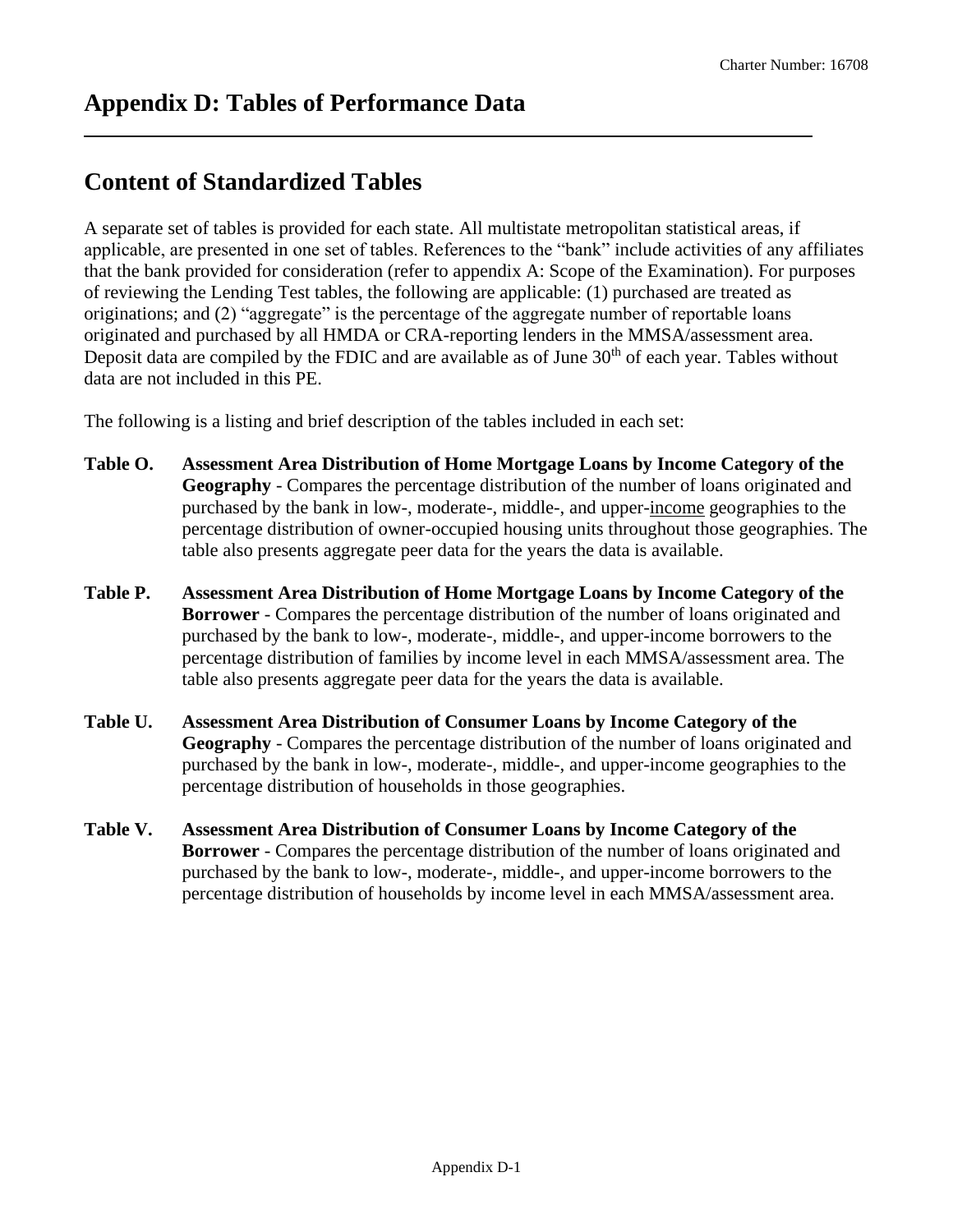|                     | Table O: Assessment Area Distribution of Home Mortgage Loans by Income Category of the Geography                                                   |                                  |                 |                                                         |                                       |           |                                                         |                                       |           |                                                         |                                       |           |                                                  |                                       | 2017-2019 |                                                         |                                       |                |
|---------------------|----------------------------------------------------------------------------------------------------------------------------------------------------|----------------------------------|-----------------|---------------------------------------------------------|---------------------------------------|-----------|---------------------------------------------------------|---------------------------------------|-----------|---------------------------------------------------------|---------------------------------------|-----------|--------------------------------------------------|---------------------------------------|-----------|---------------------------------------------------------|---------------------------------------|----------------|
| Assessment<br>Area: |                                                                                                                                                    | <b>Total Home Mortgage Loans</b> |                 | <b>Low-Income Tracts</b>                                |                                       |           |                                                         | <b>Moderate-Income Tracts</b>         |           |                                                         | <b>Middle-Income Tracts</b>           |           |                                                  | <b>Upper-Income Tracts</b>            |           | <b>Not Available-Income Tracts</b>                      |                                       |                |
|                     | #                                                                                                                                                  |                                  | $%$ of<br>Total | $%$ of<br>Owner-<br>Occupied<br>Housing<br><b>Units</b> | $\frac{0}{0}$<br><b>Bank</b><br>Loans | Aggregate | $%$ of<br>Owner-<br>Occupied<br>Housing<br><b>Units</b> | $\frac{0}{0}$<br><b>Bank</b><br>Loans | Aggregate | $%$ of<br>Owner-<br>Occupied<br>Housing<br><b>Units</b> | $\frac{0}{0}$<br><b>Bank</b><br>Loans | Aggregate | $%$ of<br>Owner-<br>Occupied<br>Housing<br>Units | $\frac{0}{0}$<br><b>Bank</b><br>Loans | Aggregate | $%$ of<br>Owner-<br>Occupied<br>Housing<br><b>Units</b> | $\frac{0}{0}$<br><b>Bank</b><br>Loans | Aggregate      |
| Wilcox<br>County    | 20                                                                                                                                                 | 1,430,452                        | 100%            | 11.9                                                    |                                       | 11.5      | 43.5                                                    | 50                                    | 37.5      | 44.6                                                    | 70                                    | 51        | $\overline{0}$                                   |                                       | $\theta$  | 0                                                       | $\Omega$                              | $\overline{0}$ |
| <b>Total</b>        | 20                                                                                                                                                 | 1,430,452                        | 100%            | 11.9                                                    | 5                                     | 11.5      | 43.5                                                    | 50                                    | 37.5      | 44.6                                                    | 70                                    | 51        | $\overline{0}$                                   |                                       | $\theta$  | $\theta$                                                | $\boldsymbol{0}$                      | $\theta$       |
|                     | Source: 2015 ACS Census ; 01/01/2019 - 12/31/2019 Bank Loan Sample Data, 2019 HMDA Aggregate Data.<br>Due to rounding, totals may not equal 100.0% |                                  |                 |                                                         |                                       |           |                                                         |                                       |           |                                                         |                                       |           |                                                  |                                       |           |                                                         |                                       |                |

| Table P: Assessment Area Distribution of Home Mortgage Loans by Income Category of the Borrower | 2017-2019 |
|-------------------------------------------------------------------------------------------------|-----------|

|                            |    | <b>Total Home Mortgage Loans</b> |                        |                                  | <b>Low-Income Borrowers</b>           |                     |                      | <b>Moderate-Income Borrowers</b> |                     |                                  | <b>Middle-Income Borrowers</b> |                       |                                  | <b>Upper-Income Borrowers</b> |                       |                                  | <b>Not Available-Income</b><br><b>Borrowers</b> |  |  |
|----------------------------|----|----------------------------------|------------------------|----------------------------------|---------------------------------------|---------------------|----------------------|----------------------------------|---------------------|----------------------------------|--------------------------------|-----------------------|----------------------------------|-------------------------------|-----------------------|----------------------------------|-------------------------------------------------|--|--|
| <b>Assessment</b><br>Area: |    |                                  | $%$ of<br><b>Total</b> | $\frac{0}{n}$<br><b>Families</b> | $\frac{6}{9}$<br><b>Bank</b><br>Loans | $%$ of<br>Aggregate | ℅<br><b>Families</b> | % Bank<br>Loans                  | $%$ of<br>Aggregate | $\frac{6}{9}$<br><b>Families</b> | % Bank<br>Loans                | $%$ of #<br>Aggregate | $\frac{1}{2}$<br><b>Families</b> | % Bank<br>Loans               | $%$ of #<br>Aggregate | $\frac{0}{0}$<br><b>Families</b> | $%$ of #<br><b>Aggregate</b>                    |  |  |
| Wilcox AA 2019             | 20 | .430.452                         | 100%                   | 37.0                             | 30%                                   | 4.8                 |                      | 10%                              | 20.2                | 1 <sub>7</sub>                   | 10%                            | 23.1                  | 30.4                             | 50%                           | 41.3                  | 0.0                              | 10.6                                            |  |  |
| <b>Total</b>               | 20 | ,430,452                         | 100%                   | 37.0                             | 30%                                   | 4.8                 |                      | 10                               | 20.2                | $\overline{ }$                   | 10%                            | 23.1                  | 30.4                             | 50%                           | 41.3                  | 0.0                              | 10.6                                            |  |  |

*Source: 2015 ACS Census ; 01/01/2017 - 12/31/2019 Bank Loan Sample Data.*

*Due to rounding, totals may not equal 100.0%*